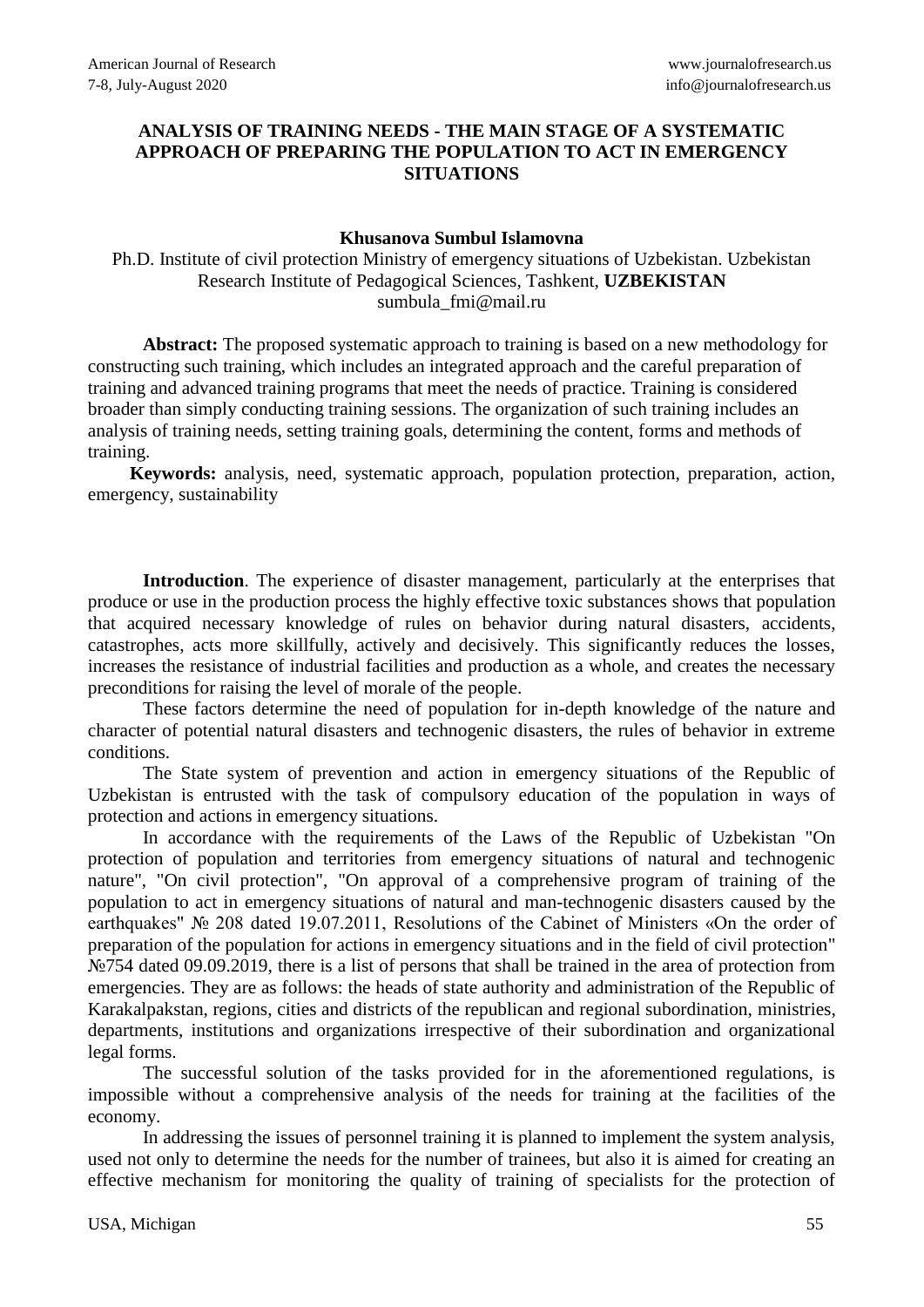population and territories from emergency situations, involving the creation of certification service for trained personnel.

It also follows from the National Program for Personnel Training, which provides the need to link education system and personnel training with the ongoing social transformations, reorganization of the structure and content of personnel training, from the perspective of social and economic development of the country, including the issues of protection of population and territories from emergency situations.

The proposed systematic approach to training based on the new methodology of such training, including an integrated approach and thorough preparation of training programs and training that meet the needs of practice.

Education is considered in broader terms than just training sessions. The organization of such training include:

- Analysis of need in training;

- Setting learning objectives;

- Definition of the content, forms and methods of training;

- Coordination of training in various training centers;

- Training at the enterprise;

- Ensuring a positive transfer of acquired knowledge in daily work;

- Promoting a culture of safety at work at the facilities of the economy where emergency situations are potentially possible.

When organizing training for long-term operation of new monitoring systems, it is important to pay attention to the comprehensive consideration of issues of industrial safety, aimed not only at developing new techniques for working with the new equipment, but also in the awareness of site personnel main provisions:

- The threat of an emergency is real, it is permanent and is often directly related to the facilities of the economy or to the territories in which emergency situations of natural, environmental and technogenic disasters may arise;

- The required level of safety can not be ensured only through the perfection of equipment and technologies. The effectiveness of monitoring and maintaining their long-term operation at the proper level is largely dependent on the actions of the personnel;

- Performance discipline must be respected scrupulously. All the prescribed rules, regulations and procedures in the field of control must be strictly complied with, and it should become an internal need of the performers.

The main aspect of the analysis of need for training - evaluation of existing training opportunities and development of recommendations aimed at further improving the training on the facility of the economy. Developing programs must be effective, helpful and mandatory for implementation in practice. As a result of analysis of needs for training and, in the future, in building of personnel training system the following mechanism should operate effectively: "a position- responsibilities, functions, competence - quality of performance - a position" taking into account the motivation factor.

It requires an assessment: "Who? What? How often? and How to teach?". The main document which answers these questions is the "Organisational instructions for preparing governing bodies of the Ministry of Emergency Situations forces and the population in the area of protection from emergency situations of natural and technogenic disasters, approved by the head of Civil Protection of the Republic of Uzbekistan.

Personnel of the economic facilities have the proper training necessary to perform the basic tasks of accounting, control and compliance with the rules of technological processes.

Lists of employees sent for training and professional development, is formed on the these facilities. At the stage of forming lists a number of questions emerge:

- Number of personnel that need training;

- What kind of training is needed for personnel;

USA, Michigan 56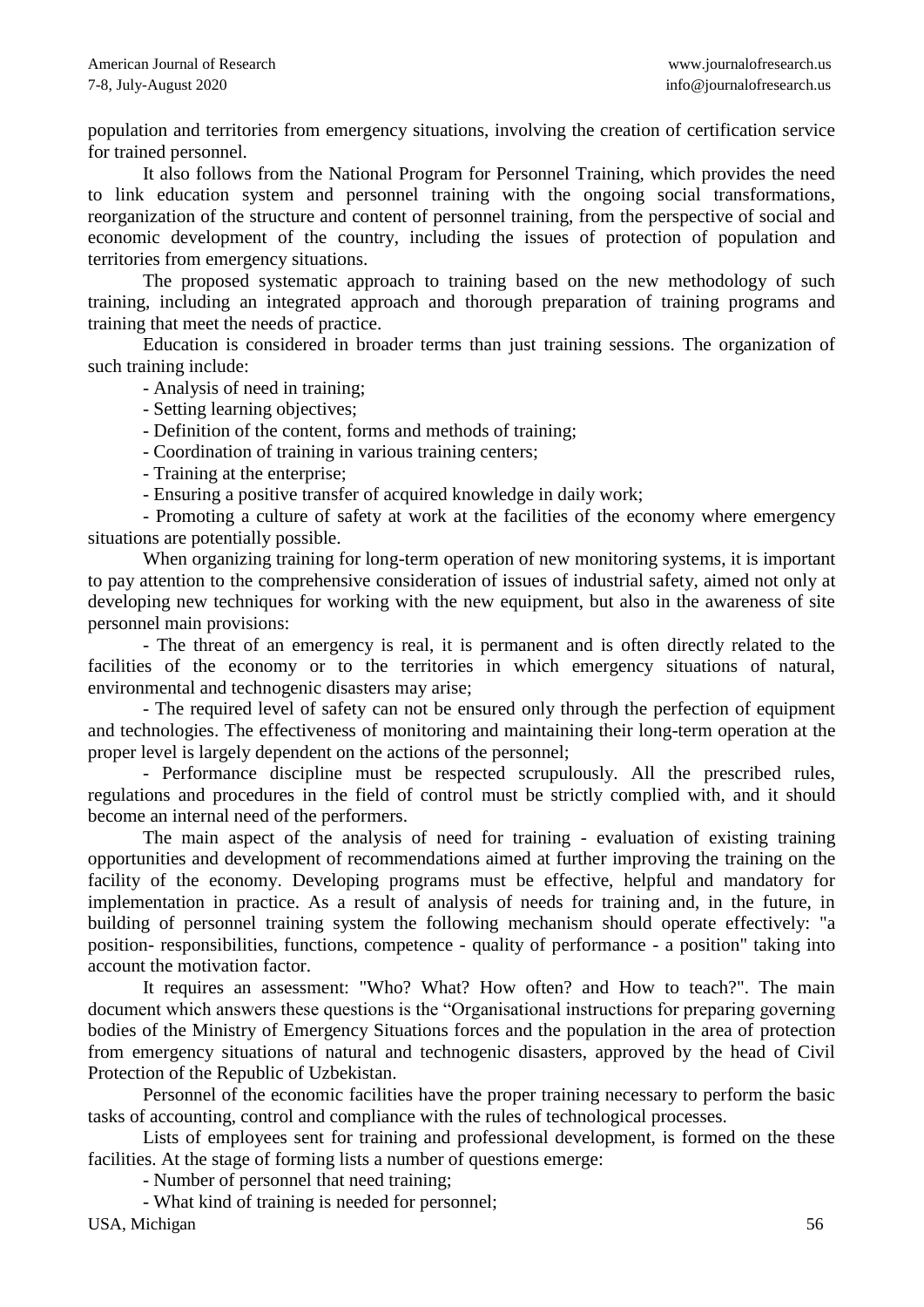- Number of courses required for training;

- Where should the training take place (at the workplace, the classroom or the training center, etc.).

Upon return to the specific facility, the employees who received knowledge at the training centers, shall apply their knowledge with view of the specifics of any given type of work. If such knowledge will not be adapted to their specific activities, the quality of work, the level of security will not improve.

Therefore, it is necessary to develop the system of training the personnel within a particular enterprise, which will guarantee the personnel, responsible for ensuring the protection of the facility from a potential emergency situations, to receive solid knowledge and skills for a long-term period to work with the new equipment and technologies ensuring their long-term and effective operation.

The first step is the implementation of a systematic approach to training - defining training needs of different categories of personnel, in one way or another connected with the safety of the object.

The central part of the methodology of the analysis of need for training - to determine the basis of development of the integrated and comprehensive program for training the specialists, who operate and maintain the equipment, which provides the security system of the facility.

To achieve this goal it is advisable to distinguish four stages of the analyses of needs for training.

First step:

- Gathering the necessary information;

- Processing of the results;

- Development of recommendations.

At this stage, it is advisable to determine the number of participants from the managers and specialists, providing the system of control, technic specialists and specialists, responsible for training of the personnel, and the establishment of the working group.

The Working Group has the following tasks:

- Determines who shall be trained;

- The type of training which was the personnel have;
- What needs for training can be met through external educational methodical centers;
- What resources and opportunities have the training centers to carry out training;

- How to provide the required training and maintenance of training.

In accordance with the tasks, the Program to assess the needs for training shall be developed. This Program shall reflect the mechanisms of operation, methods of obtaining the necessary information, the list of issues and the timetable for the preparation of materials for further monitoring and analysis.

The second phase of work consists of gathering the information necessary to implement the tasks. At this stage, the organizational structure of the enterprise, job descriptions and functions performed by personnel of the entities ensuring the safety of the enterprise shall be analysed. The source of information shall be the minutes of the attestation of the personnel, as well as acts of various commissions and inspections on identified shortcomings, including violations related to the human factor.

All changes in the monitoring system during the period of modernization within the framework of international cooperation, accounting, control and protection in technology, equipment, organizational structure, regulatory documentation are taken into account during carrying out the analyses.

At this stage, a list of all positions directly related to the control system, and positions related to ensuring safety with indication of the qualifications and responsibilities, as well as a list of tasks to be solved by a specific officer shall be prepared.

USA, Michigan 57 In the third stage, the processing of the collected data is carried out. Such date processing is carried out on both, individual groups of employees, as well as needs of the entire enterprise. Based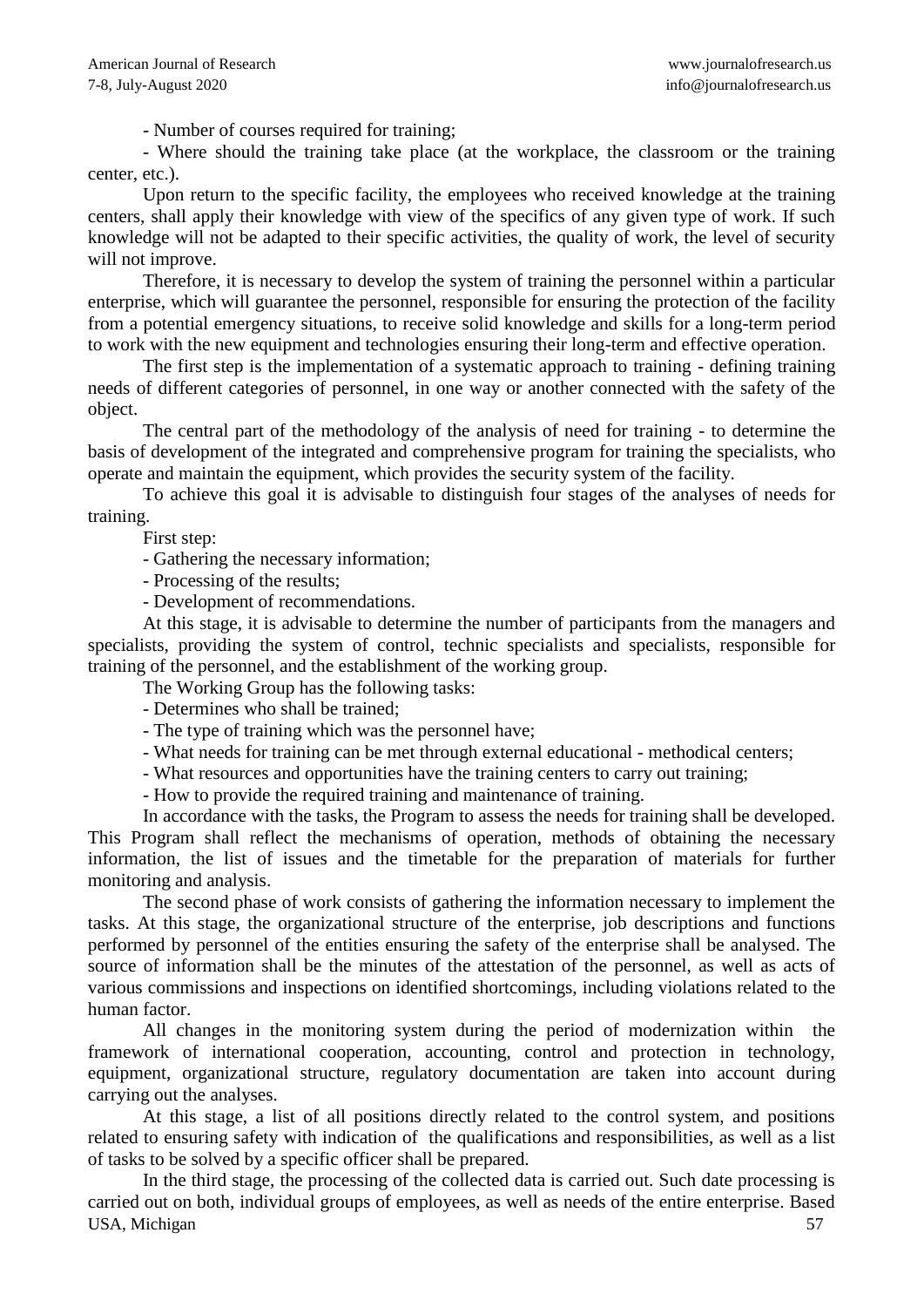on the received date the summary table is drafted. This table identifies specific positions, the number of staff, their qualifications, responsibilities for each position, competence.

At this stage the existing skills and skills required as per each position and each workplace shall be determined. This information is essential for determination of the discrepancies and further elimination of these discrepancies through training.

To determine the list of powers, special knowledge and skills an analysis of competencies for the position shall be carried out, taking into account the degree of impact on safety. In developing the list of powers for the training it is necessary to bear in mind powers related to human factors.

Analysis of the above information serves as the basis for taking a decision on the need to improve training, drafting the training program and training the personnel.

After determination of the needs for training, establishing the necessity of training for a particular category of personnel or a specific position, further steps (phase) analysis shall be carried out, including analysis of training content related to the area of responsibility of the personnel or the position. Preparation of a complete list of tasks for each position is is subject to the requirements of normative-technical documentation for such particular position. For purposes of training, tasks which can not be properly fulfilled without training or improper performance of which involves significant negative consequences for the facility of economy are selected.

The findings: the scope and content of the qualification requirements, the list of competencies for specific job categories, a list of the training topics for the position, and so on, allows to move to the fourth stage – developing the recommendations on personnel training at the stage of the long-term provision of the efficiency of the entire control system. At this point, the categories of personnel to be trained in the training centers and the enterprise, type and nature of education (primary, maintenance of qualifications, training) are determined. A priority of educational requirements for period: month, quarter, year, etc. is clarified.

**Conclusion.** Within the framework of work carried out at the educational institution (training center) the necessity in developing additional training programs to those that that currently exist in the educational - methodical centers shall be determined. That is, the programs, that are adapted to the production specifics of the enterprise. At the same time it is necessary to develop guidelines for the organization of training at the enterprise, particularly: the development of training modules, the organization of a computer class for training and development of tests to provide feedback on the training, i.e. checking the quality of education. Approximate topics of the general direction is given in the organizational guidelines and the said topics is complemented with consideration of needs of a particular facility of economy.

Analyses of the needs for training allows to identify the gap between the real situation and the desired result, helps to achieve consistency between the professional level of employees and the real challenges to the industrial safety system, taking into account the specifics of a particular enterprise.

We would like to stress that in modern conditions the cost of training the personnel at the facility of the economy, ultimately will increase the stability of the facility, reduce the risk of accidents, reduce losses and the costs of accident management at a different scale.